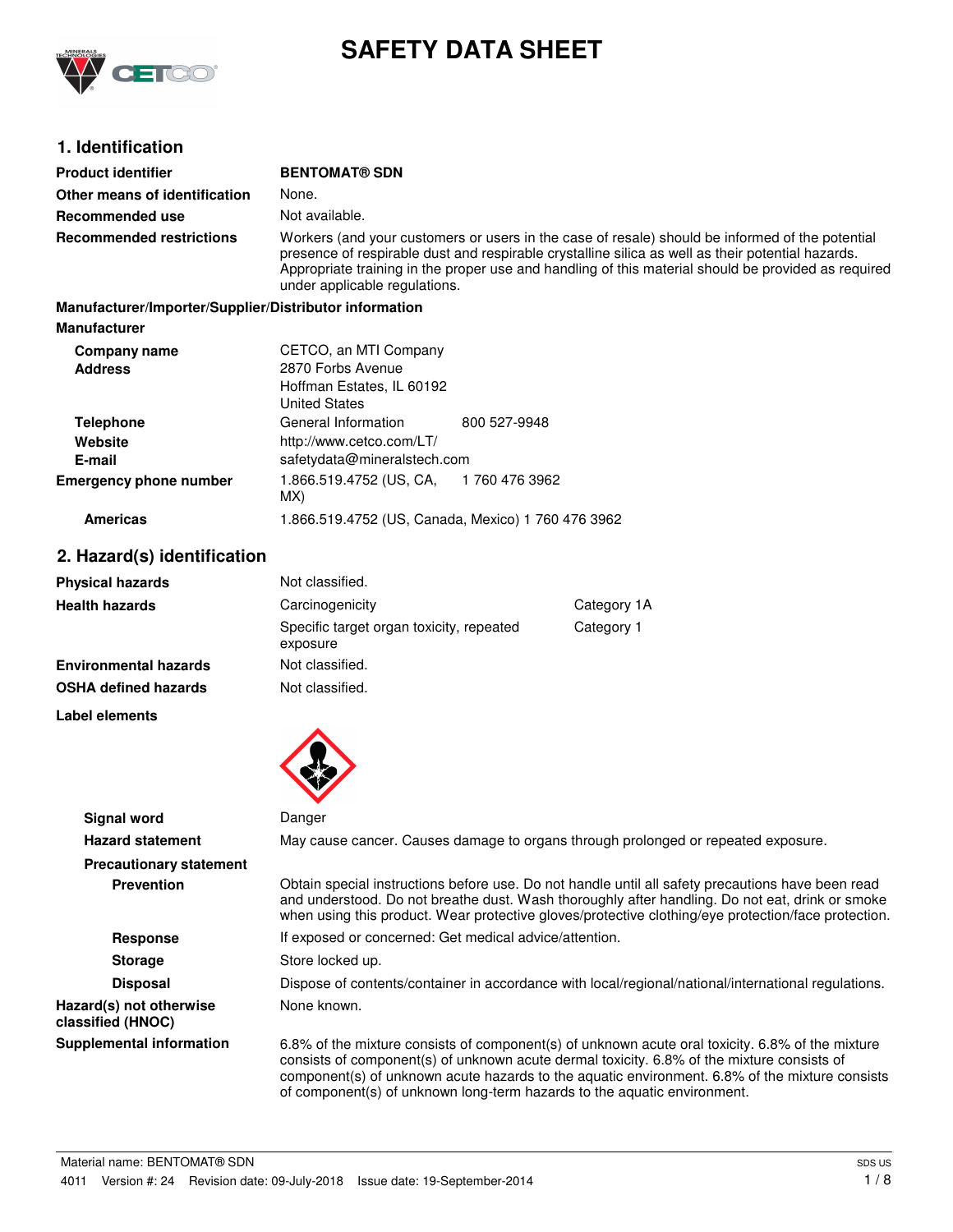# **3. Composition/information on ingredients**

**Mixtures**

| <b>Chemical name</b>                                                         | Common name and synonyms                                                                                                                                                                                                                                                                                                                                                                                                                                                                                                                                                                                    | <b>CAS number</b> | $\%$       |
|------------------------------------------------------------------------------|-------------------------------------------------------------------------------------------------------------------------------------------------------------------------------------------------------------------------------------------------------------------------------------------------------------------------------------------------------------------------------------------------------------------------------------------------------------------------------------------------------------------------------------------------------------------------------------------------------------|-------------------|------------|
| QUARTZ (SIO2)                                                                | 14808-60-7                                                                                                                                                                                                                                                                                                                                                                                                                                                                                                                                                                                                  |                   | $5 - 10$   |
| <b>CRISTOBALITE</b>                                                          |                                                                                                                                                                                                                                                                                                                                                                                                                                                                                                                                                                                                             | 14464-46-1        | $1 - < 3$  |
| Other components below reportable levels                                     |                                                                                                                                                                                                                                                                                                                                                                                                                                                                                                                                                                                                             |                   | $90 - 100$ |
|                                                                              | *Designates that a specific chemical identity and/or percentage of composition has been withheld as a trade secret.                                                                                                                                                                                                                                                                                                                                                                                                                                                                                         |                   |            |
| <b>Composition comments</b>                                                  | Occupational Exposure Limits for constituents are listed in Section 8. This product contains<br>naturally occurring crystalline silica (not listed in Annex I of Directive 67/548/EEC) in quantities less<br>than $6\%$ .                                                                                                                                                                                                                                                                                                                                                                                   |                   |            |
| 4. First-aid measures                                                        |                                                                                                                                                                                                                                                                                                                                                                                                                                                                                                                                                                                                             |                   |            |
| Inhalation                                                                   | If symptoms are experienced, remove source of contamination or move victim to fresh air. Call a<br>physician if symptoms develop or persist.                                                                                                                                                                                                                                                                                                                                                                                                                                                                |                   |            |
| <b>Skin contact</b>                                                          | Wash off with soap and water. Get medical attention if irritation develops and persists.                                                                                                                                                                                                                                                                                                                                                                                                                                                                                                                    |                   |            |
| Eye contact                                                                  | Flush eyes immediately with large amounts of water.                                                                                                                                                                                                                                                                                                                                                                                                                                                                                                                                                         |                   |            |
| Ingestion                                                                    | Rinse mouth. Get medical attention if symptoms occur.                                                                                                                                                                                                                                                                                                                                                                                                                                                                                                                                                       |                   |            |
| <b>Most important</b><br>symptoms/effects, acute and<br>delayed              | Prolonged exposure may cause chronic effects.                                                                                                                                                                                                                                                                                                                                                                                                                                                                                                                                                               |                   |            |
| Indication of immediate<br>medical attention and special<br>treatment needed | Provide general supportive measures and treat symptomatically. Keep victim under observation.<br>Symptoms may be delayed.                                                                                                                                                                                                                                                                                                                                                                                                                                                                                   |                   |            |
| <b>General information</b>                                                   | IF exposed or concerned: Get medical advice/attention. If you feel unwell, seek medical advice<br>(show the label where possible).                                                                                                                                                                                                                                                                                                                                                                                                                                                                          |                   |            |
| 5. Fire-fighting measures                                                    |                                                                                                                                                                                                                                                                                                                                                                                                                                                                                                                                                                                                             |                   |            |
| Suitable extinguishing media                                                 | Dry chemical, CO2, water spray or regular foam. Use any media suitable for the surrounding fires.                                                                                                                                                                                                                                                                                                                                                                                                                                                                                                           |                   |            |
| <b>Unsuitable extinguishing</b><br>media                                     | None known.                                                                                                                                                                                                                                                                                                                                                                                                                                                                                                                                                                                                 |                   |            |
| Specific hazards arising from<br>the chemical                                | During fire, gases hazardous to health may be formed.                                                                                                                                                                                                                                                                                                                                                                                                                                                                                                                                                       |                   |            |
| Special protective equipment<br>and precautions for firefighters             | As in any fire, wear self-contained breathing apparatus pressure-demand, MSHA/NIOSH<br>(approved or equivalent) and full protective gear.                                                                                                                                                                                                                                                                                                                                                                                                                                                                   |                   |            |
| <b>Fire fighting</b><br>equipment/instructions                               | Use water spray to cool unopened containers.                                                                                                                                                                                                                                                                                                                                                                                                                                                                                                                                                                |                   |            |
| <b>Specific methods</b>                                                      | Use standard firefighting procedures and consider the hazards of other involved materials.                                                                                                                                                                                                                                                                                                                                                                                                                                                                                                                  |                   |            |
| <b>General fire hazards</b>                                                  | Not a fire hazard. No unusual fire or explosion hazards noted.                                                                                                                                                                                                                                                                                                                                                                                                                                                                                                                                              |                   |            |
| 6. Accidental release measures                                               |                                                                                                                                                                                                                                                                                                                                                                                                                                                                                                                                                                                                             |                   |            |
| Personal precautions,<br>protective equipment and<br>emergency procedures    | Keep unnecessary personnel away. Keep people away from and upwind of spill/leak. Wear<br>appropriate protective equipment and clothing during clean-up. Wear a dust mask if dust is<br>generated above exposure limits. Ensure adequate ventilation. Local authorities should be advised<br>if significant spillages cannot be contained. For personal protection, see section 8 of the SDS.                                                                                                                                                                                                                |                   |            |
| <b>Methods and materials for</b><br>containment and cleaning up              | Avoid the generation of dusts during clean-up. This product is miscible in water. Collect dust or<br>particulates using a vacuum cleaner with a HEPA filter. Stop the flow of material, if this is without<br>risk. Following product recovery, flush area with water. Put material in suitable, covered, labeled<br>containers. For waste disposal, see section 13 of the SDS. None necessary. Reduce airborne dust<br>and prevent scattering by moistening with water.                                                                                                                                    |                   |            |
| <b>Environmental precautions</b>                                             | Avoid discharge into drains, water courses or onto the ground.                                                                                                                                                                                                                                                                                                                                                                                                                                                                                                                                              |                   |            |
| 7. Handling and storage                                                      |                                                                                                                                                                                                                                                                                                                                                                                                                                                                                                                                                                                                             |                   |            |
| Precautions for safe handling                                                | Obtain special instructions before use. Do not handle until all safety precautions have been read<br>and understood. Keep formation of airborne dusts to a minimum. Provide appropriate exhaust<br>ventilation at places where dust is formed. Do not breathe dust. Avoid prolonged exposure. When<br>using, do not eat, drink or smoke. Should be handled in closed systems, if possible. In case of<br>insufficient ventilation, wear suitable respiratory equipment. Wear appropriate personal protective<br>equipment. Wash hands thoroughly after handling. Observe good industrial hygiene practices. |                   |            |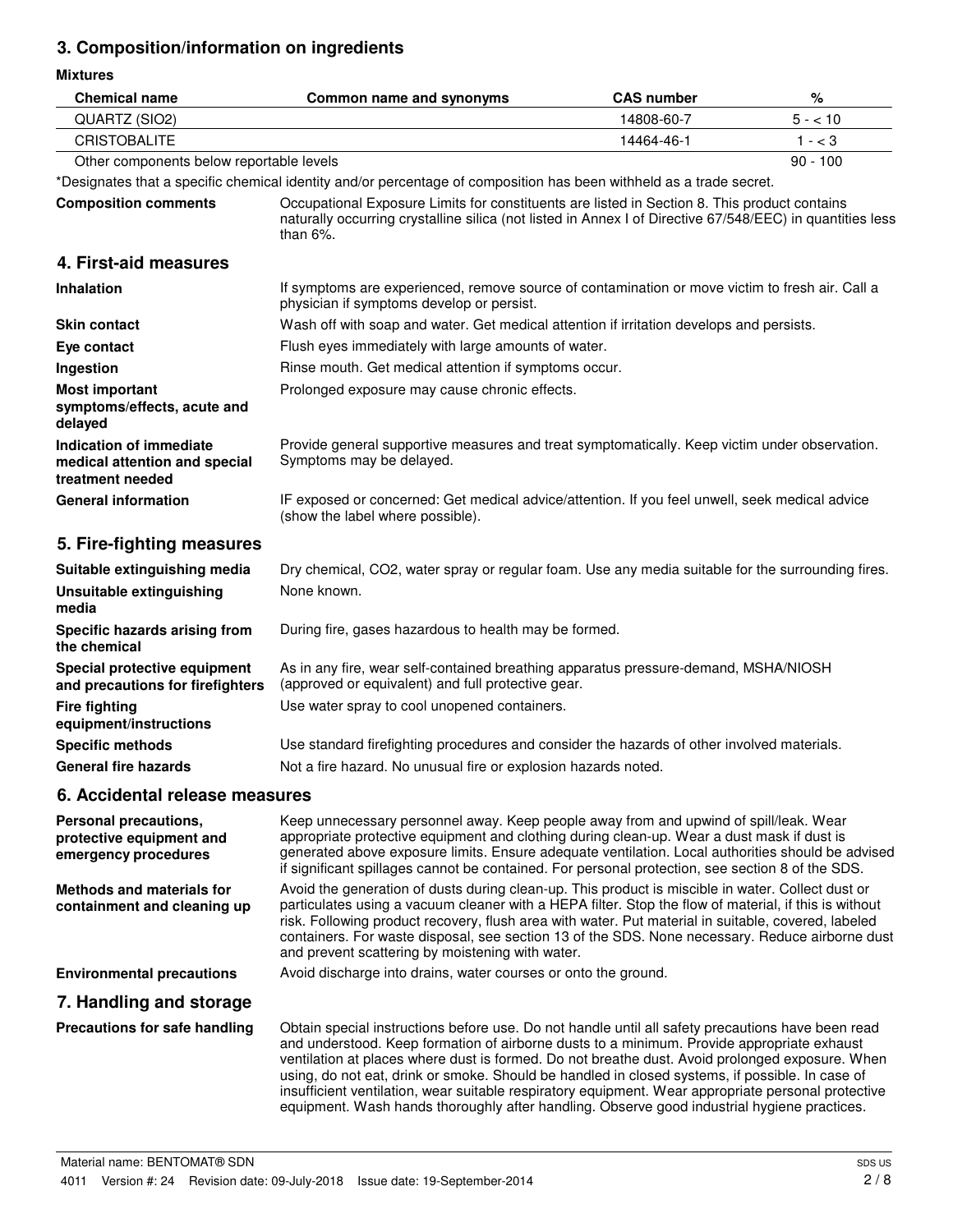Store locked up. No special restrictions on storage with other products. Store in original tightly closed container. No special storage conditions required. Guard against dust accumulation of this material. Keep out of the reach of children. Store away from incompatible materials (see Section 10 of the SDS).

# **8. Exposure controls/personal protection**

#### **Occupational exposure limits**

The following constituents are the only constituents of the product which have a PEL, TLV or other recommended exposure limit. At this time, the other constituents have no known exposure limits.

| <b>Components</b>                           | US. OSHA Table Z-1 Limits for Air Contaminants (29 CFR 1910.1000)<br><b>Type</b>                                                                                                                                                                                                                                                                                                                                                                                                                                                                                                                                                                                                                                                                             | Value                                                                                           | <b>Form</b>          |
|---------------------------------------------|--------------------------------------------------------------------------------------------------------------------------------------------------------------------------------------------------------------------------------------------------------------------------------------------------------------------------------------------------------------------------------------------------------------------------------------------------------------------------------------------------------------------------------------------------------------------------------------------------------------------------------------------------------------------------------------------------------------------------------------------------------------|-------------------------------------------------------------------------------------------------|----------------------|
| <b>CRISTOBALITE (CAS</b><br>14464-46-1)     | PEL                                                                                                                                                                                                                                                                                                                                                                                                                                                                                                                                                                                                                                                                                                                                                          | $0.05$ mg/m $3$                                                                                 | Respirable dust.     |
| QUARTZ (SIO2) (CAS<br>14808-60-7)           | <b>PEL</b>                                                                                                                                                                                                                                                                                                                                                                                                                                                                                                                                                                                                                                                                                                                                                   | $0.05$ mg/m $3$                                                                                 | Respirable dust.     |
| US. OSHA Table Z-3 (29 CFR 1910.1000)       |                                                                                                                                                                                                                                                                                                                                                                                                                                                                                                                                                                                                                                                                                                                                                              |                                                                                                 |                      |
| <b>Components</b>                           | <b>Type</b>                                                                                                                                                                                                                                                                                                                                                                                                                                                                                                                                                                                                                                                                                                                                                  | Value                                                                                           | <b>Form</b>          |
| CRISTOBALITE (CAS<br>14464-46-1)            | <b>TWA</b>                                                                                                                                                                                                                                                                                                                                                                                                                                                                                                                                                                                                                                                                                                                                                   | $0.05$ mg/m $3$                                                                                 | Respirable.          |
|                                             |                                                                                                                                                                                                                                                                                                                                                                                                                                                                                                                                                                                                                                                                                                                                                              | 1.2 mppcf                                                                                       | Respirable.          |
| QUARTZ (SIO2) (CAS<br>14808-60-7)           | <b>TWA</b>                                                                                                                                                                                                                                                                                                                                                                                                                                                                                                                                                                                                                                                                                                                                                   | $0.1$ mg/m $3$                                                                                  | Respirable.          |
|                                             |                                                                                                                                                                                                                                                                                                                                                                                                                                                                                                                                                                                                                                                                                                                                                              | 2.4 mppcf                                                                                       | Respirable.          |
| <b>Constituents</b>                         | <b>Type</b>                                                                                                                                                                                                                                                                                                                                                                                                                                                                                                                                                                                                                                                                                                                                                  | Value                                                                                           | <b>Form</b>          |
| <b>TRADE SECRET</b>                         | <b>TWA</b>                                                                                                                                                                                                                                                                                                                                                                                                                                                                                                                                                                                                                                                                                                                                                   | $5$ mg/m $3$                                                                                    | Respirable fraction. |
|                                             |                                                                                                                                                                                                                                                                                                                                                                                                                                                                                                                                                                                                                                                                                                                                                              | $15 \text{ mg/m}$ 3                                                                             | Total dust.          |
|                                             |                                                                                                                                                                                                                                                                                                                                                                                                                                                                                                                                                                                                                                                                                                                                                              | 50 mppcf                                                                                        | Total dust.          |
|                                             |                                                                                                                                                                                                                                                                                                                                                                                                                                                                                                                                                                                                                                                                                                                                                              | 15 mppcf                                                                                        | Respirable fraction. |
| <b>US. ACGIH Threshold Limit Values</b>     |                                                                                                                                                                                                                                                                                                                                                                                                                                                                                                                                                                                                                                                                                                                                                              |                                                                                                 |                      |
| <b>Components</b>                           | <b>Type</b>                                                                                                                                                                                                                                                                                                                                                                                                                                                                                                                                                                                                                                                                                                                                                  | Value                                                                                           | Form                 |
| <b>CRISTOBALITE (CAS</b><br>14464-46-1)     | <b>TWA</b>                                                                                                                                                                                                                                                                                                                                                                                                                                                                                                                                                                                                                                                                                                                                                   | $0.025$ mg/m3                                                                                   | Respirable fraction. |
| QUARTZ (SIO2) (CAS<br>14808-60-7)           | <b>TWA</b>                                                                                                                                                                                                                                                                                                                                                                                                                                                                                                                                                                                                                                                                                                                                                   | $0.025$ mg/m3                                                                                   | Respirable fraction. |
| US. NIOSH: Pocket Guide to Chemical Hazards |                                                                                                                                                                                                                                                                                                                                                                                                                                                                                                                                                                                                                                                                                                                                                              |                                                                                                 |                      |
| <b>Components</b>                           | <b>Type</b>                                                                                                                                                                                                                                                                                                                                                                                                                                                                                                                                                                                                                                                                                                                                                  | Value                                                                                           | Form                 |
| <b>CRISTOBALITE (CAS</b><br>14464-46-1)     | <b>TWA</b>                                                                                                                                                                                                                                                                                                                                                                                                                                                                                                                                                                                                                                                                                                                                                   | $0.05$ mg/m $3$                                                                                 | Respirable dust.     |
| QUARTZ (SIO2) (CAS<br>14808-60-7)           | <b>TWA</b>                                                                                                                                                                                                                                                                                                                                                                                                                                                                                                                                                                                                                                                                                                                                                   | $0.05$ mg/m $3$                                                                                 | Respirable dust.     |
| <b>Biological limit values</b>              | No biological exposure limits noted for the ingredient(s).                                                                                                                                                                                                                                                                                                                                                                                                                                                                                                                                                                                                                                                                                                   |                                                                                                 |                      |
| <b>Exposure guidelines</b>                  | should be monitored and controlled.                                                                                                                                                                                                                                                                                                                                                                                                                                                                                                                                                                                                                                                                                                                          | Occupational exposure to nuisance dust (total and respirable) and respirable crystalline silica |                      |
| Appropriate engineering<br>controls         | If engineering measures are not sufficient to maintain concentrations of dust particulates below the<br>OEL, suitable respiratory protection must be worn. Good general ventilation (typically 10 air<br>changes per hour) should be used. Ventilation rates should be matched to conditions. If<br>applicable, use process enclosures, local exhaust ventilation, or other engineering controls to<br>maintain airborne levels below recommended exposure limits. If exposure limits have not been<br>established, maintain airborne levels to an acceptable level. If material is ground, cut, or used in<br>any operation which may generate dusts, use appropriate local exhaust ventilation to keep<br>exposures below the recommended exposure limits. |                                                                                                 |                      |
|                                             | Individual protection measures, such as personal protective equipment                                                                                                                                                                                                                                                                                                                                                                                                                                                                                                                                                                                                                                                                                        |                                                                                                 |                      |
| Eye/face protection                         | Wear dust goggles.                                                                                                                                                                                                                                                                                                                                                                                                                                                                                                                                                                                                                                                                                                                                           |                                                                                                 |                      |
| <b>Skin protection</b>                      |                                                                                                                                                                                                                                                                                                                                                                                                                                                                                                                                                                                                                                                                                                                                                              |                                                                                                 |                      |
| <b>Hand protection</b>                      | Wear appropriate chemical resistant gloves.                                                                                                                                                                                                                                                                                                                                                                                                                                                                                                                                                                                                                                                                                                                  |                                                                                                 |                      |

**Other** Use of an impervious apron is recommended. No special protective equipment required.

Material name: BENTOMAT® SDN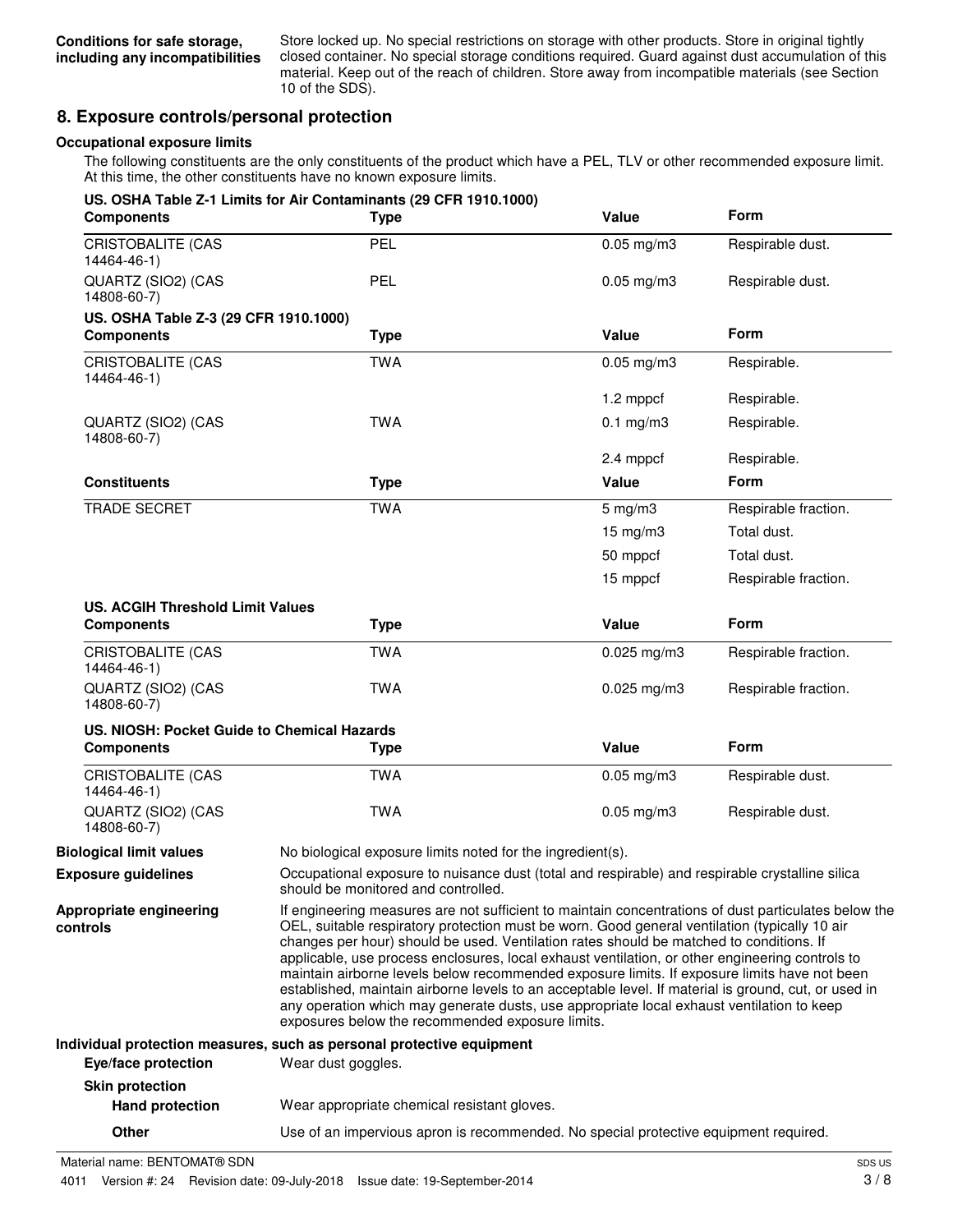| <b>Respiratory protection</b>     | Use a particulate filter respirator for particulate concentrations exceeding the Occupational<br>Exposure Limit.                                                                                                                                                                                                                                                                 |
|-----------------------------------|----------------------------------------------------------------------------------------------------------------------------------------------------------------------------------------------------------------------------------------------------------------------------------------------------------------------------------------------------------------------------------|
| <b>Thermal hazards</b>            | Wear appropriate thermal protective clothing, when necessary.                                                                                                                                                                                                                                                                                                                    |
| General hygiene<br>considerations | Observe any medical surveillance requirements. Always observe good personal hygiene<br>measures, such as washing after handling the material and before eating, drinking, and/or<br>smoking. Routinely wash work clothing and protective equipment to remove contaminants. Eye<br>wash fountain is recommended. Use good industrial hygiene practices in handling this material. |

# **9. Physical and chemical properties**

| Appearance                                        | The product consists of bentonite granules between geotextile layers                          |
|---------------------------------------------------|-----------------------------------------------------------------------------------------------|
| <b>Physical state</b>                             | Solid.                                                                                        |
| <b>Form</b>                                       | Solid. Mat or Fabric                                                                          |
| Color                                             | Various.                                                                                      |
| Odor                                              | None.                                                                                         |
| <b>Odor threshold</b>                             | Not available.                                                                                |
| рH                                                | Not available.                                                                                |
| Melting point/freezing point                      | Not available.                                                                                |
| Initial boiling point and boiling<br>range        | Not available.                                                                                |
| <b>Flash point</b>                                | Not flammable                                                                                 |
| <b>Evaporation rate</b>                           | Not available.                                                                                |
| Flammability (solid, gas)                         | Not available.                                                                                |
| Upper/lower flammability or explosive limits      |                                                                                               |
| <b>Flammability limit - lower</b><br>$(\%)$       | Not explosive                                                                                 |
| <b>Flammability limit - upper</b><br>$(\%)$       | Not explosive                                                                                 |
| Explosive limit - lower (%)                       | Not available.                                                                                |
| Explosive limit - upper (%)                       | Not available.                                                                                |
| Vapor pressure                                    | 0.00001 hPa estimated                                                                         |
| Vapor density                                     | Not available.                                                                                |
| <b>Relative density</b>                           | Not available.                                                                                |
| Solubility(ies)                                   |                                                                                               |
| Solubility (water)                                | Negligible                                                                                    |
| <b>Partition coefficient</b><br>(n-octanol/water) | Not available.                                                                                |
| Auto-ignition temperature                         | Not available.                                                                                |
| <b>Decomposition temperature</b>                  | Not available.                                                                                |
| <b>Viscosity</b>                                  | Not available.                                                                                |
| <b>Other information</b>                          |                                                                                               |
| <b>Explosive properties</b>                       | Not explosive.                                                                                |
| <b>Oxidizing properties</b>                       | Not oxidizing.                                                                                |
| <b>Percent volatile</b>                           | 0 % estimated                                                                                 |
| <b>VOC</b>                                        | CARB                                                                                          |
| 10. Stability and reactivity                      |                                                                                               |
| Reactivity                                        | The product is stable and non-reactive under normal conditions of use, storage and transport. |
| <b>Chemical stability</b>                         | Stable at normal conditions.                                                                  |
| <b>Possibility of hazardous</b><br>reactions      | Will not occur.                                                                               |
| <b>Conditions to avoid</b>                        | Contact with incompatible materials.                                                          |
| Incompatible materials                            | Powerful oxidizers. Chlorine. None known.                                                     |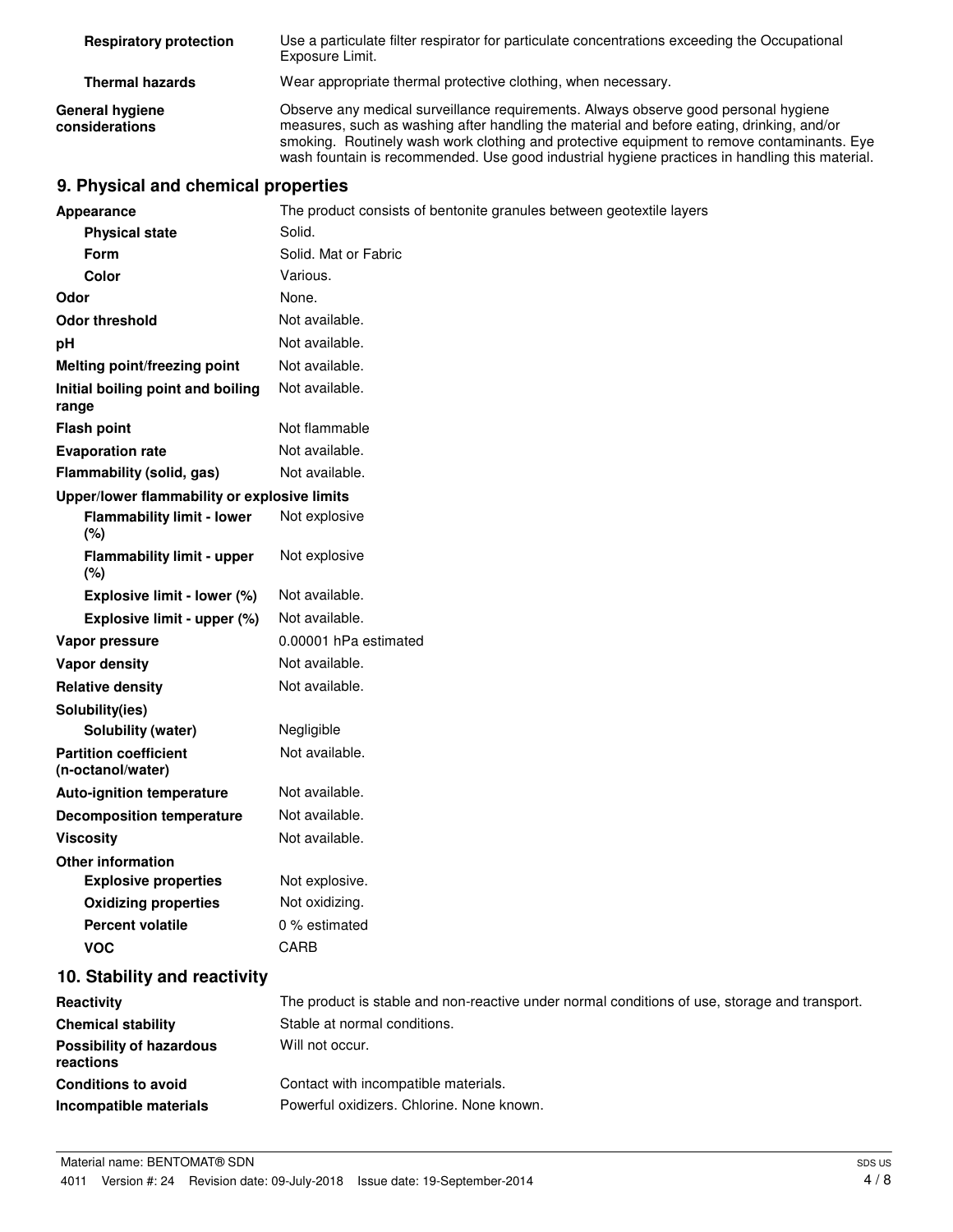# **11. Toxicological information**

# **Information on likely routes of exposure**

| <b>Inhalation</b>                                                                  | Prolonged inhalation may be harmful.                     |
|------------------------------------------------------------------------------------|----------------------------------------------------------|
| <b>Skin contact</b>                                                                | No adverse effects due to skin contact are expected.     |
| Eye contact                                                                        | Direct contact with eyes may cause temporary irritation. |
| Ingestion                                                                          | Expected to be a low ingestion hazard.                   |
| Symptoms related to the<br>physical, chemical and<br>toxicological characteristics | Direct contact with eyes may cause temporary irritation. |

#### **Information on toxicological effects**

| <b>Acute toxicity</b>                                                                                                             | Not known.                                                                                                                                                                                                                                                                                                                                                                                                                                                                                                                                                                                                                                                                                                                                                                                                                                                                                                                                                                                                                                                                                                                                                                                                                                                                                                                                                                                                                                                                                                                                                                                         |                                                                                                                            |  |
|-----------------------------------------------------------------------------------------------------------------------------------|----------------------------------------------------------------------------------------------------------------------------------------------------------------------------------------------------------------------------------------------------------------------------------------------------------------------------------------------------------------------------------------------------------------------------------------------------------------------------------------------------------------------------------------------------------------------------------------------------------------------------------------------------------------------------------------------------------------------------------------------------------------------------------------------------------------------------------------------------------------------------------------------------------------------------------------------------------------------------------------------------------------------------------------------------------------------------------------------------------------------------------------------------------------------------------------------------------------------------------------------------------------------------------------------------------------------------------------------------------------------------------------------------------------------------------------------------------------------------------------------------------------------------------------------------------------------------------------------------|----------------------------------------------------------------------------------------------------------------------------|--|
| <b>Components</b>                                                                                                                 | <b>Species</b>                                                                                                                                                                                                                                                                                                                                                                                                                                                                                                                                                                                                                                                                                                                                                                                                                                                                                                                                                                                                                                                                                                                                                                                                                                                                                                                                                                                                                                                                                                                                                                                     | <b>Test Results</b>                                                                                                        |  |
| CRISTOBALITE (CAS 14464-46-1)                                                                                                     |                                                                                                                                                                                                                                                                                                                                                                                                                                                                                                                                                                                                                                                                                                                                                                                                                                                                                                                                                                                                                                                                                                                                                                                                                                                                                                                                                                                                                                                                                                                                                                                                    |                                                                                                                            |  |
| <b>Acute</b>                                                                                                                      |                                                                                                                                                                                                                                                                                                                                                                                                                                                                                                                                                                                                                                                                                                                                                                                                                                                                                                                                                                                                                                                                                                                                                                                                                                                                                                                                                                                                                                                                                                                                                                                                    |                                                                                                                            |  |
| Oral                                                                                                                              |                                                                                                                                                                                                                                                                                                                                                                                                                                                                                                                                                                                                                                                                                                                                                                                                                                                                                                                                                                                                                                                                                                                                                                                                                                                                                                                                                                                                                                                                                                                                                                                                    |                                                                                                                            |  |
| LD50                                                                                                                              | Rat                                                                                                                                                                                                                                                                                                                                                                                                                                                                                                                                                                                                                                                                                                                                                                                                                                                                                                                                                                                                                                                                                                                                                                                                                                                                                                                                                                                                                                                                                                                                                                                                | > 22500 mg/kg                                                                                                              |  |
| <b>Skin corrosion/irritation</b>                                                                                                  |                                                                                                                                                                                                                                                                                                                                                                                                                                                                                                                                                                                                                                                                                                                                                                                                                                                                                                                                                                                                                                                                                                                                                                                                                                                                                                                                                                                                                                                                                                                                                                                                    | Prolonged skin contact may cause temporary irritation.                                                                     |  |
| Serious eye damage/eye<br>irritation                                                                                              |                                                                                                                                                                                                                                                                                                                                                                                                                                                                                                                                                                                                                                                                                                                                                                                                                                                                                                                                                                                                                                                                                                                                                                                                                                                                                                                                                                                                                                                                                                                                                                                                    | Mild irritant to eyes (according to the modified Kay & Calandra criteria)                                                  |  |
| Respiratory or skin sensitization                                                                                                 |                                                                                                                                                                                                                                                                                                                                                                                                                                                                                                                                                                                                                                                                                                                                                                                                                                                                                                                                                                                                                                                                                                                                                                                                                                                                                                                                                                                                                                                                                                                                                                                                    |                                                                                                                            |  |
| <b>Respiratory sensitization</b>                                                                                                  | Not a respiratory sensitizer.                                                                                                                                                                                                                                                                                                                                                                                                                                                                                                                                                                                                                                                                                                                                                                                                                                                                                                                                                                                                                                                                                                                                                                                                                                                                                                                                                                                                                                                                                                                                                                      |                                                                                                                            |  |
| <b>Skin sensitization</b>                                                                                                         |                                                                                                                                                                                                                                                                                                                                                                                                                                                                                                                                                                                                                                                                                                                                                                                                                                                                                                                                                                                                                                                                                                                                                                                                                                                                                                                                                                                                                                                                                                                                                                                                    | According to the classification criteria of the European Union, the product is not considered as<br>being a skin irritant. |  |
| Germ cell mutagenicity                                                                                                            | No data available to indicate product or any components present at greater than 0.1% are<br>mutagenic or genotoxic.                                                                                                                                                                                                                                                                                                                                                                                                                                                                                                                                                                                                                                                                                                                                                                                                                                                                                                                                                                                                                                                                                                                                                                                                                                                                                                                                                                                                                                                                                |                                                                                                                            |  |
| Carcinogenicity                                                                                                                   | In 1997, IARC (the International Agency for Research on Cancer) concluded that crystalline silica<br>inhaled from occupational sources can cause lung cancer in humans. However in making the<br>overall evaluation, IARC noted that "carcinogenicity was not detected in all industrial<br>circumstances studied. Carcinogenicity may be dependent on inherent characteristics of the<br>crystalline silica or on external factors affecting its biological activity or distribution of its<br>polymorphs." (IARC Monographs on the evaluation of the carcinogenic risks of chemicals to<br>humans, Silica, silicates dust and organic fibres, 1997, Vol. 68, IARC, Lyon, France.) In June<br>2003, SCOEL (the EU Scientific Committee on Occupational Exposure Limits) concluded that the<br>main effect in humans of the inhalation of respirable crystalline silica dust is silicosis. "There is<br>sufficient information to conclude that the relative risk of lung cancer is increased in persons with<br>silicosis (and, apparently, not in employees without silicosis exposed to silica dust in quarries and<br>in the ceramic industry). Therefore, preventing the onset of silicosis will also reduce the cancer<br>risk" (SCOEL SUM Doc 94-final, June 2003) According to the current state of the art, worker<br>protection against silicosis can be consistently assured by respecting the existing regulatory<br>occupational exposure limits. May cause cancer. Occupational exposure to respirable dust and<br>respirable crystalline silica should be monitored and controlled. |                                                                                                                            |  |
| IARC Monographs. Overall Evaluation of Carcinogenicity                                                                            |                                                                                                                                                                                                                                                                                                                                                                                                                                                                                                                                                                                                                                                                                                                                                                                                                                                                                                                                                                                                                                                                                                                                                                                                                                                                                                                                                                                                                                                                                                                                                                                                    |                                                                                                                            |  |
| CRISTOBALITE (CAS 14464-46-1)<br>QUARTZ (SIO2) (CAS 14808-60-7)<br>OSHA Specifically Regulated Substances (29 CFR 1910.1001-1052) |                                                                                                                                                                                                                                                                                                                                                                                                                                                                                                                                                                                                                                                                                                                                                                                                                                                                                                                                                                                                                                                                                                                                                                                                                                                                                                                                                                                                                                                                                                                                                                                                    | 1 Carcinogenic to humans.<br>1 Carcinogenic to humans.                                                                     |  |
| CRISTOBALITE (CAS 14464-46-1)                                                                                                     |                                                                                                                                                                                                                                                                                                                                                                                                                                                                                                                                                                                                                                                                                                                                                                                                                                                                                                                                                                                                                                                                                                                                                                                                                                                                                                                                                                                                                                                                                                                                                                                                    | Cancer                                                                                                                     |  |
| QUARTZ (SIO2) (CAS 14808-60-7)                                                                                                    |                                                                                                                                                                                                                                                                                                                                                                                                                                                                                                                                                                                                                                                                                                                                                                                                                                                                                                                                                                                                                                                                                                                                                                                                                                                                                                                                                                                                                                                                                                                                                                                                    | Cancer                                                                                                                     |  |
| US. National Toxicology Program (NTP) Report on Carcinogens                                                                       |                                                                                                                                                                                                                                                                                                                                                                                                                                                                                                                                                                                                                                                                                                                                                                                                                                                                                                                                                                                                                                                                                                                                                                                                                                                                                                                                                                                                                                                                                                                                                                                                    |                                                                                                                            |  |
| CRISTOBALITE (CAS 14464-46-1)                                                                                                     |                                                                                                                                                                                                                                                                                                                                                                                                                                                                                                                                                                                                                                                                                                                                                                                                                                                                                                                                                                                                                                                                                                                                                                                                                                                                                                                                                                                                                                                                                                                                                                                                    | Known To Be Human Carcinogen.<br>Reasonably Anticipated to be a Human Carcinogen.                                          |  |
| QUARTZ (SIO2) (CAS 14808-60-7)                                                                                                    |                                                                                                                                                                                                                                                                                                                                                                                                                                                                                                                                                                                                                                                                                                                                                                                                                                                                                                                                                                                                                                                                                                                                                                                                                                                                                                                                                                                                                                                                                                                                                                                                    | Known To Be Human Carcinogen.                                                                                              |  |
| <b>Reproductive toxicity</b>                                                                                                      |                                                                                                                                                                                                                                                                                                                                                                                                                                                                                                                                                                                                                                                                                                                                                                                                                                                                                                                                                                                                                                                                                                                                                                                                                                                                                                                                                                                                                                                                                                                                                                                                    | This product is not expected to cause reproductive or developmental effects.                                               |  |
| Specific target organ toxicity -<br>single exposure                                                                               | Not classified.                                                                                                                                                                                                                                                                                                                                                                                                                                                                                                                                                                                                                                                                                                                                                                                                                                                                                                                                                                                                                                                                                                                                                                                                                                                                                                                                                                                                                                                                                                                                                                                    |                                                                                                                            |  |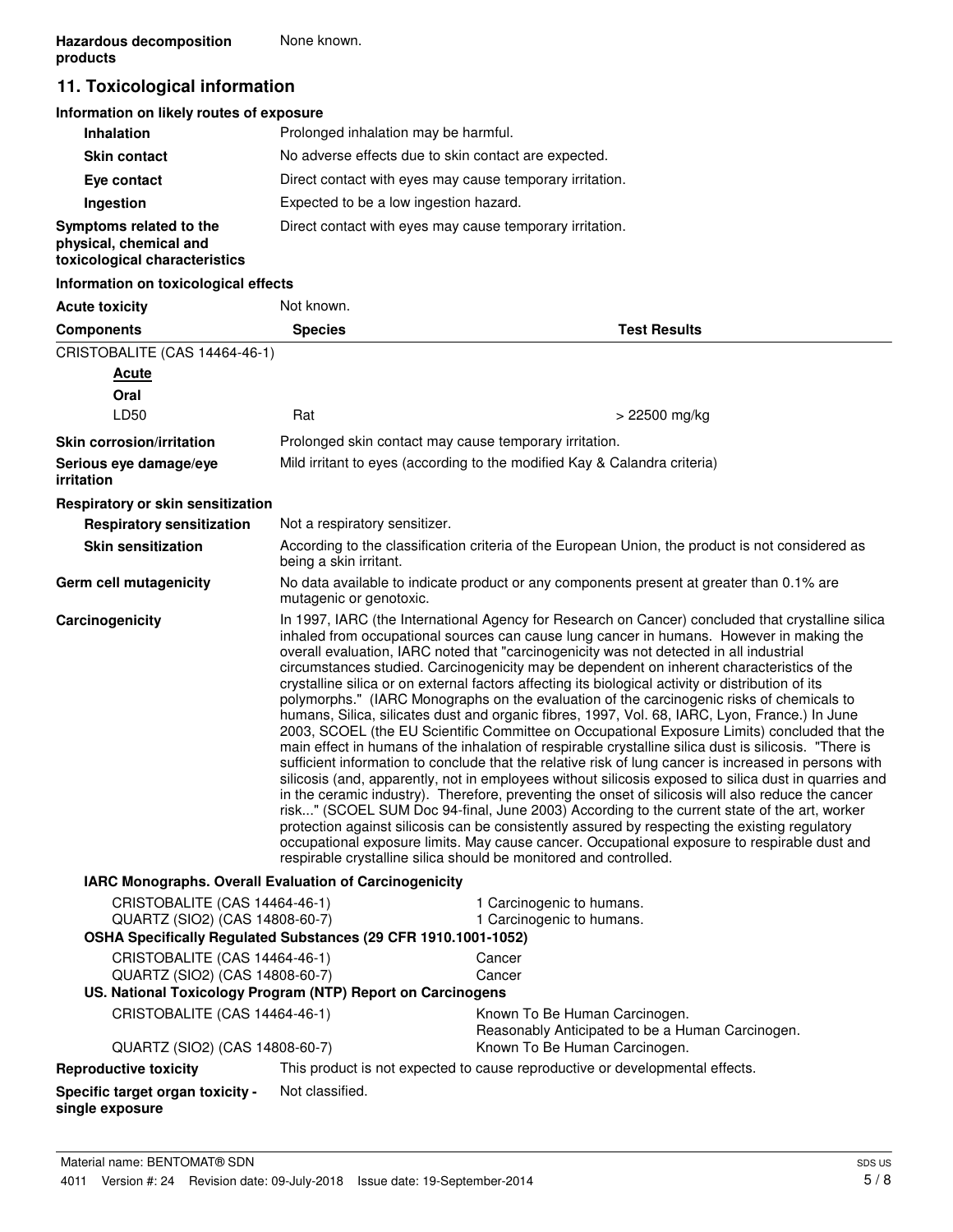**Specific target organ toxicity repeated exposure**

Causes damage to organs through prolonged or repeated exposure.

**Aspiration hazard** Not an aspiration hazard.

**Chronic effects** In 1997, IARC (the International Agency for Research on Cancer) concluded that crystalline silica inhaled from occupational sources can cause lung cancer in humans. However in making the overall evaluation, IARC noted that "carcinogenicity was not detected in all industrial circumstances studied. Carcinogenicity may be dependent on inherent characteristics of the crystalline silica or on external factors affecting its biological activity or distribution of its polymorphs." (IARC Monographs on the evaluation of the carcinogenic risks of chemicals to humans, Silica, silicates dust and organic fibres, 1997, Vol. 68, IARC, Lyon, France.)

> In June 2003, SCOEL (the EU Scientific Committee on Occupational Exposure Limits) concluded that the main effect in humans of the inhalation of respirable crystalline silica dust is silicosis. "There is sufficient information to conclude that the relative risk of lung cancer is increased in persons with silicosis (and, apparently, not in employees without silicosis exposed to silica dust in quarries and in the ceramic industry). Therefore, preventing the onset of silicosis will also reduce the cancer risk..." (SCOEL SUM Doc 94-final, June 2003)

> According to the current state of the art, worker protection against silicosis can be consistently assured by respecting the existing regulatory occupational exposure limits. Causes damage to organs through prolonged or repeated exposure. Prolonged inhalation may be harmful. Prolonged exposure may cause chronic effects. Some of the components of this product are hazardous in the respirable form. However, because of the physical nature of this product, dust generation is not expected.

# **12. Ecological information**

| <b>Ecotoxicity</b>               | The product is not expected to be hazardous to the environment. This product is not expected to<br>produce significant ecotoxicity upon exposure to aquatic organisms and aquatic systems. |  |
|----------------------------------|--------------------------------------------------------------------------------------------------------------------------------------------------------------------------------------------|--|
| Persistence and degradability    | No data is available on the degradability of this product.                                                                                                                                 |  |
| <b>Bioaccumulative potential</b> | No data available.                                                                                                                                                                         |  |
| Mobility in soil                 | No data available.                                                                                                                                                                         |  |
| Other adverse effects            | No other adverse environmental effects (e.g. ozone depletion, photochemical ozone creation<br>potential, endocrine disruption, global warming potential) are expected from this component. |  |

# **13. Disposal considerations**

| <b>Disposal instructions</b>             | Collect and reclaim or dispose in sealed containers at licensed waste disposal site. Dispose of<br>contents/container in accordance with local/regional/national/international regulations. Material<br>should be recycled if possible. |
|------------------------------------------|-----------------------------------------------------------------------------------------------------------------------------------------------------------------------------------------------------------------------------------------|
| Local disposal regulations               | Dispose in accordance with all applicable regulations.                                                                                                                                                                                  |
| Hazardous waste code                     | The waste code should be assigned in discussion between the user, the producer and the waste<br>disposal company.                                                                                                                       |
| Waste from residues / unused<br>products | Dispose of in accordance with local regulations. Empty containers or liners may retain some<br>product residues. This material and its container must be disposed of in a safe manner (see:<br>Disposal instructions).                  |
| <b>Contaminated packaging</b>            | Since emptied containers may retain product residue, follow label warnings even after container is<br>emptied. Empty containers should be taken to an approved waste handling site for recycling or<br>disposal.                        |

# **14. Transport information**

# **DOT**

Not regulated as dangerous goods.

#### **IATA**

Not regulated as dangerous goods.

# **IMDG**

Not regulated as dangerous goods.

**Transport in bulk according to** Not applicable. **Annex II of MARPOL 73/78 and the IBC Code**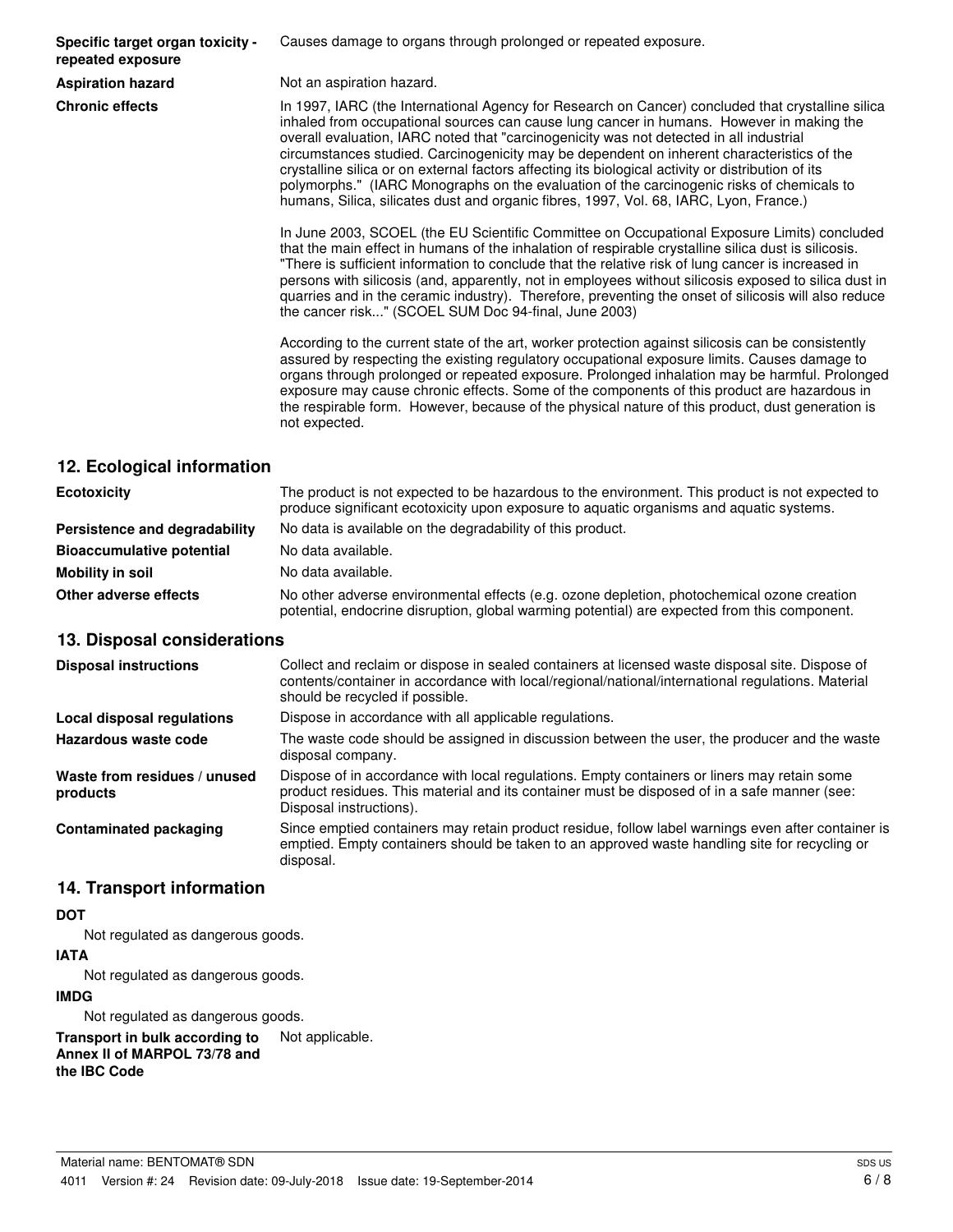**15. Regulatory information** OSHA Process Safety Standard: This material is not known to be hazardous by the OSHA Highly Hazardous Process Safety Standard, 29 CFR 1910.119. This product is a "Hazardous Chemical" as defined by the OSHA Hazard Communication Standard, 29 CFR 1910.1200. **US federal regulations Toxic Substances Control Act (TSCA) TSCA Section 12(b) Export Notification (40 CFR 707, Subpt. D)** Not regulated. **CERCLA Hazardous Substance List (40 CFR 302.4)** Not listed. **SARA 304 Emergency release notification** Not regulated. **OSHA Specifically Regulated Substances (29 CFR 1910.1001-1052)** CRISTOBALITE (CAS 14464-46-1) Cancer QUARTZ (SIO2) (CAS 14808-60-7) Cancer CRISTOBALITE (CAS 14464-46-1) lung effects QUARTZ (SIO2) (CAS 14808-60-7) lung effects CRISTOBALITE (CAS 14464-46-1) immune system effects QUARTZ (SIO2) (CAS 14808-60-7) immune system effects CRISTOBALITE (CAS 14464-46-1) kidney effects QUARTZ (SIO2) (CAS 14808-60-7) kidney effects **SARA 302 Extremely hazardous substance Superfund Amendments and Reauthorization Act of 1986 (SARA)** Not listed. **SARA 311/312 Hazardous** No (Exempt) **chemical**

**SARA 313 (TRI reporting)**

Not regulated.

#### **Other federal regulations**

#### **Clean Air Act (CAA) Section 112 Hazardous Air Pollutants (HAPs) List**

Not regulated.

#### **Clean Air Act (CAA) Section 112(r) Accidental Release Prevention (40 CFR 68.130)**

Not regulated.

**Safe Drinking Water Act** Contains component(s) regulated under the Safe Drinking Water Act.

| <b>Food and Drug</b> | Total food additive    |
|----------------------|------------------------|
| Administration (FDA) | Indirect food additive |
|                      | CDAC food odditive     |

GRAS food additive **US state regulations** WARNING: This product contains a chemical known to the State of California to cause cancer.

**California Proposition 65**



**(SDWA)**

WARNING: This product can expose you to QUARTZ (SIO2), which is known to the State of California to cause cancer. For more information go to www.P65Warnings.ca.gov.

#### **California Proposition 65 - CRT: Listed date/Carcinogenic substance**

QUARTZ (SIO2) (CAS 14808-60-7) Listed: October 1, 1988 **US. California. Candidate Chemicals List. Safer Consumer Products Regulations (Cal. Code Regs, tit. 22, 69502.3, subd. (a))**

CRISTOBALITE (CAS 14464-46-1) QUARTZ (SIO2) (CAS 14808-60-7)

#### **International Inventories**

| Country(s) or region | Inventory name                                             | On inventory (yes/no)* |
|----------------------|------------------------------------------------------------|------------------------|
| Australia            | Australian Inventory of Chemical Substances (AICS)         | Yes                    |
| Canada               | Domestic Substances List (DSL)                             | Yes                    |
| Canada               | Non-Domestic Substances List (NDSL)                        | No                     |
| China                | Inventory of Existing Chemical Substances in China (IECSC) | Yes                    |